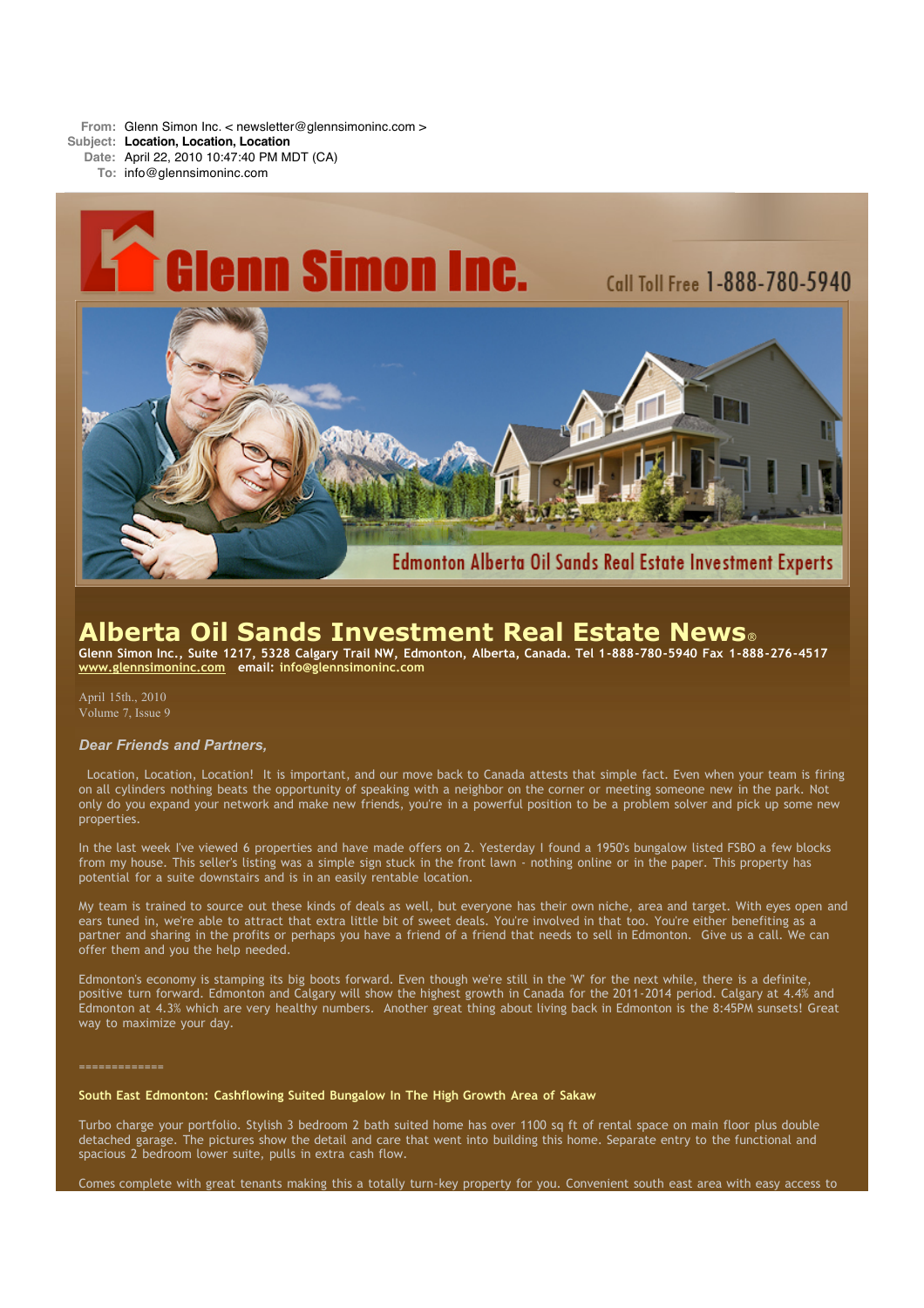the new Ring Road and refinery row. Excellent neighborhood that demands high resale value and rents. HUGE upside potential due to the great purchase price, strong economic fundamentals and the proximity of this home in relation to Edmonton's growing SE side.

Produces **\$220** positive cash flow per month using an investor's mortgage plan - taking advantage of current low rates.

Poised for massive growth. This home rents for top dollar and has everything arranged, including financing structure and incredible tenants. Your investment includes: financial analysis, professional inspection, insurance, financing set-up, legal fees, basic accounting, reserve fund, CMA, bi-annual statements, strategic market planning to ensure successful entry and exit, plus much more!

## **Purchase price: \$325K Total [Investment:](http://www.glennsimoninc.com/featured_properties.php) \$85K. Your Estimated 5 Year Profit \$60K. Your pre-tax Total ROI is 70% or 14% per year. + \$220 Cash Flow in Your Pocket Every Month**

"Get into action and realize secure, long-term profits"

Already producing a great RETURN. Visit [HEREf](http://www.glennsimoninc.com/featured_properties.php)or the full FEATURE sheet and call 1-888-780-5940 to get started.

L NOTICE: NO CASH, BUT GOOD CREDIT? CALL US TODAY TO LEARN HOW YOU CAN OWN INVESTMENT PROPERTY

-Please remember: All investments carry RISK. Be sure to seek your own independent legal advice-

### **Olive: Offshore Investors Respond To The Northern Tiger's Roar.**

By David Olive, Business Columnist, The Star. Published On Tue Mar 16 2010

The Northern Tiger is back, as a Canadian economic recovery more rapid and vibrant than forecast increasingly wins favour with offshore investors. That term was coined by then-federal finance minister John Manley during the most recent Canadian boom, the likes of which most experts thought we wouldn't see again for many years after the devastating global economic meltdown of 2008- 09. [FOLLOW](http://www.thestar.com/business/article/780327) HERE.

### **Busy Show Reflects Oilsands' Status As A Rare Economic Bright Spot**

By Gary Lamphier, Edmonton Journal, March 23, 2010

More than \$1 trillion.

That's the total value of economic activity that's expected to be generated by Alberta's oilsands over the next decade, according to the Canadian Manufacturers & Exporters (CME). So exactly how much is \$1 trillion -- or if you prefer, \$1,000,000,000,000? Well, think of it this way. It's equal to roughly 75 per cent of Canada's GDP (gross domestic product), and it's more than three times larger than Alberta's current annual economic output. Either way, that's a lotta loonies. READ FULL [ARTICLE](http://www.edmontonjournal.com/business/Busy+show+reflects+oilsands+status+rare+economic+bright+spot/2714308/story.html) HERE.

### The Upside To The Downturn Don Campbell Reveals Insider Strategies on How Investors Can Profit in a Rising Market

From an earlier issue of Canadian Real Estate Magazine

March 24, 2010 - So here we sit, a few months after the Bank of Canada has declared "The Recession is Over." Technically they are right, but on the street many Canadians will continue to feel the effects for months to come. In fact, over the coming 12 months, Canadians will experience "The Big W" roller-coaster. GRAB THIS [STORY.](http://www.canadianrealestatemagazine.ca/news/41061/details.aspx)

### ===============

I appreciate your calls and emails. I'm looking forward to helping you with your next step towards building real wealth.

The time IS now....

*"No great man ever complains of want of opportunities" -Ralph Waldo Emerson*

Kind Regards,

Todd and Danielle Millar.

===SPECIAL NOTICE: NO CASH, BUT GOOD CREDIT? CALL US TODAY TO LEARN HOW YOU CAN OWN INVESTMENT [PROPERTY===](http://www.myreinspace.com/forums/index.php?showtopic=15535)

P.S. Stay ahead by checking out Danielle's daily blog at [Edmonton](http://www.edmontonrealestateinvestmentblog.com/) Real Estate Investor for all your cutting edge market news and